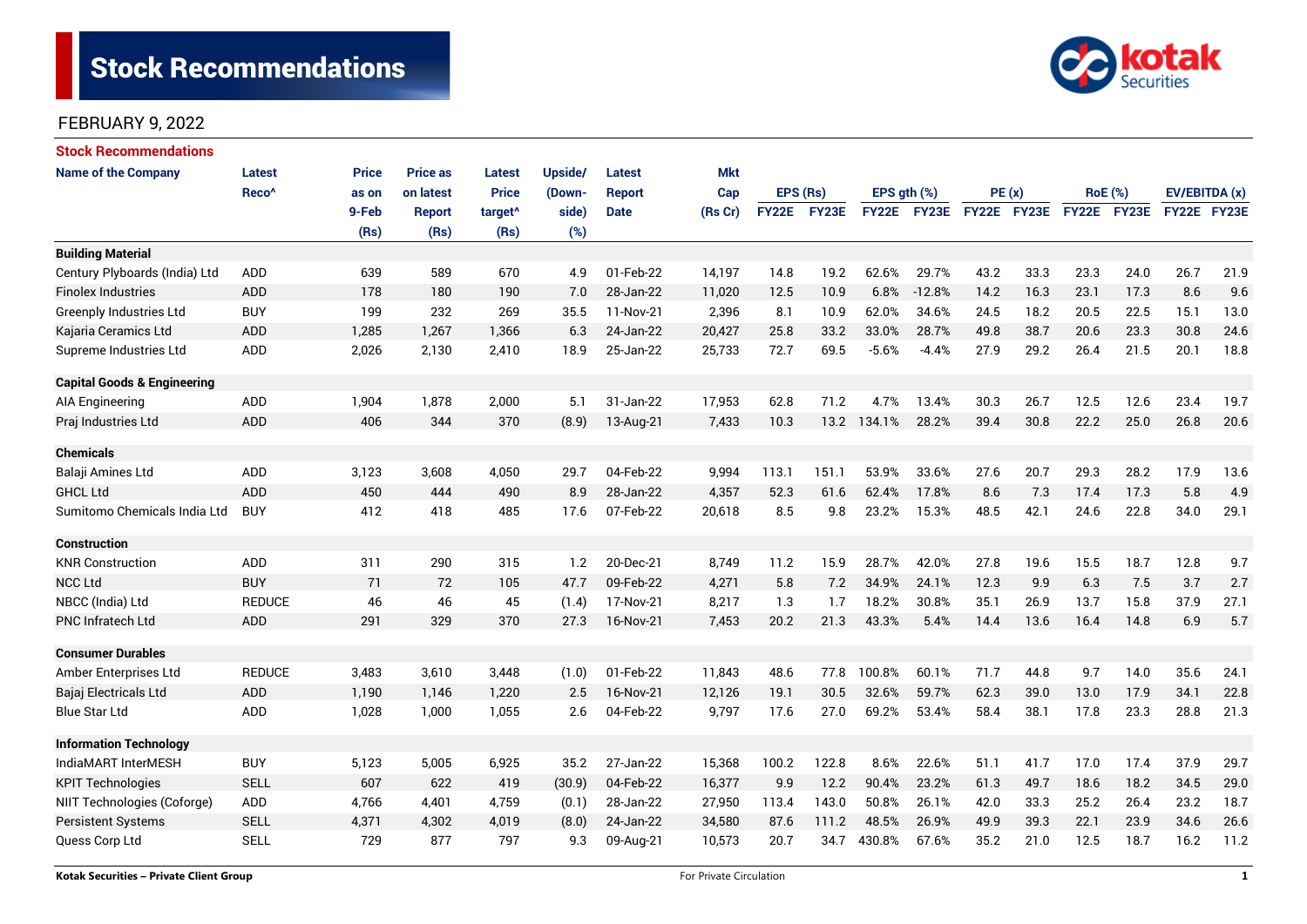

| <b>Stock Recommendations</b>       |                   |              |                 |                     |         |               |            |             |       |                  |             |             |      |      |                |               |      |
|------------------------------------|-------------------|--------------|-----------------|---------------------|---------|---------------|------------|-------------|-------|------------------|-------------|-------------|------|------|----------------|---------------|------|
| <b>Name of the Company</b>         | <b>Latest</b>     | <b>Price</b> | <b>Price as</b> | <b>Latest</b>       | Upside/ | <b>Latest</b> | <b>Mkt</b> |             |       |                  |             |             |      |      |                |               |      |
|                                    | Reco <sup>^</sup> | as on        | on latest       | <b>Price</b>        | (Down-  | <b>Report</b> | Cap        | EPS (Rs)    |       | EPS $qth$ $(\%)$ |             | PE(x)       |      |      | <b>RoE</b> (%) | EV/EBITDA (x) |      |
|                                    |                   | 9-Feb        | <b>Report</b>   | target <sup>^</sup> | side)   | <b>Date</b>   | (Rs Cr)    | FY22E FY23E |       |                  | FY22E FY23E | FY22E FY23E |      |      | FY22E FY23E    | FY22E FY23E   |      |
|                                    |                   | (Rs)         | (Rs)            | (Rs)                | (%)     |               |            |             |       |                  |             |             |      |      |                |               |      |
| <b>Metals &amp; Mining</b>         |                   |              |                 |                     |         |               |            |             |       |                  |             |             |      |      |                |               |      |
| <b>MOIL Ltd</b>                    | ADD               | 178          | 177             | 200                 | 12.6    | 15-Nov-21     | 4,730      | 10.3        | 12.3  | 39.2             | 19.4        | 17.2        | 14.4 | 8.4  | 9.8            | 8.3           | 6.4  |
| <b>APL Apollo Tubes Ltd</b>        | <b>BUY</b>        | 892          | 820             | 980                 | 9.9     | 28-Jan-22     | 22,298     | 21.0        | 27.0  | $-27.6$          | 28.6        | 42.5        | 33.0 | 26.7 | 26.8           | 24.5          | 19.4 |
|                                    |                   |              |                 |                     |         |               |            |             |       |                  |             |             |      |      |                |               |      |
| Oil & Gas                          |                   |              |                 |                     |         |               |            |             |       |                  |             |             |      |      |                |               |      |
| Chennai Petroleum Corp             | <b>BUY</b>        | 111          | 104             | 127                 | 14.3    | 25-Jan-22     | 1,655      | 30.3        | 18.2  | 75.1             | $-39.9$     | 3.7         | 6.1  | 24.6 | 12.5           | 6.7           | 8.3  |
| <b>Gujarat Gas</b>                 | <b>ADD</b>        | 661          | 772             | 818                 | 23.8    | 06-Aug-21     | 45,470     | 26.4        | 30.3  | 41.9             | 14.8        | 25.0        | 21.8 | 33.1 | 28.7           | 16.1          | 13.9 |
| <b>MRPL</b>                        | ADD               | 47           | 47              | 50                  | 6.6     | 31-Jan-22     | 8,217      | 1.2         | 6.8   | $-137.5$         | 466.7       | 39.1        | 6.9  | 4.7  | 23.8           | 13.6          | 8.9  |
|                                    |                   |              |                 |                     |         |               |            |             |       |                  |             |             |      |      |                |               |      |
| <b>Paints</b>                      |                   |              |                 |                     |         |               |            |             |       |                  |             |             |      |      |                |               |      |
| Akzo Nobel India Ltd               | <b>BUY</b>        | 1,901        | 2,115           | 2,675               | 40.7    | 17-Nov-21     | 8,876      | 56.5        | 63.0  | 24.2             | 11.5        | 33.6        | 30.2 | 17.0 | 17.3           | 20.0          | 17.5 |
|                                    |                   |              |                 |                     |         |               |            |             |       |                  |             |             |      |      |                |               |      |
| <b>Pharmaceuticals</b>             |                   |              |                 |                     |         |               |            |             |       |                  |             |             |      |      |                |               |      |
| Suven Pharmaceuticals              | <b>REDUCE</b>     | 540          | 561             | 550                 | 1.8     | 17-Aug-21     | 13,722     | 16.9        | 21.1  | 19.0             | 24.9        | 32.0        | 25.6 | 27.6 | 26.5           | 25.0          | 19.5 |
|                                    |                   |              |                 |                     |         |               |            |             |       |                  |             |             |      |      |                |               |      |
| <b>Transportation</b>              |                   |              |                 |                     |         |               |            |             |       |                  |             |             |      |      |                |               |      |
| Aegis Logistics Ltd                | <b>BUY</b>        | 209          | 212             | 285                 | 36.1    | 01-Nov-21     | 6,996      | 8.2         | 12.6  | $-16.3$          | 53.7        | 25.5        | 16.6 | 13.3 | 17.9           | 13.9          | 9.5  |
| <b>Allcargo Global Logistics</b>   | ADD               | 356          | 223             | 245                 | (31.1)  | 17-Aug-21     | 8,753      | 12.2        | 15.4  | 52.5             | 26.2        | 29.2        | 23.1 | 12.0 | 13.6           | 13.3          | 11.4 |
| <b>Blue Dart Express</b>           | <b>BUY</b>        | 6,703        | 6,926           | 7,975               | 19.0    | 01-Feb-22     | 15,952     | 115.0       | 134.0 | 98.3             | 16.5        | 58.3        | 50.0 | 36.2 | 33.3           | 16.6          | 14.4 |
| <b>VRL Logistics Ltd</b>           | <b>BUY</b>        | 510          | 499             | 625                 | 22.6    | 04-Feb-22     | 4,649      | 11.3        | 18.3  | 117.3            | 61.9        | 45.1        | 27.9 | 14.3 | 21.6           | 14.4          | 10.9 |
|                                    |                   |              |                 |                     |         |               |            |             |       |                  |             |             |      |      |                |               |      |
| <b>Others</b>                      |                   |              |                 |                     |         |               |            |             |       |                  |             |             |      |      |                |               |      |
| Bata India Ltd                     | <b>BUY</b>        | 1,895        | 1,909           | 2,380               | 25.6    | 16-Dec-21     | 24,447     | 27.0        | 36.6  | $-509.1$         | 35.6        | 70.2        | 51.8 | 16.3 | 19.4           | 34.4          | 27.4 |
| <b>Central Depository Services</b> | <b>REDUCE</b>     | 1,510        | 1,454           | 1,415               | (6.3)   | 10-Nov-21     | 15,855     | 28.6        | 33.5  | 49.0             | 17.1        | 52.8        | 45.1 | 27.6 | 26.2           | 45.2          | 39.1 |
| <b>EPL Ltd</b>                     | <b>BUY</b>        | 187          | 221             | 280                 | 49.9    | 11-Nov-21     | 5,867      | 7.6         | 10.0  | 0.0              | 31.6        | 24.6        | 18.7 | 12.7 | 15.0           | 9.6           | 7.7  |
| JK Paper Ltd                       | <b>BUY</b>        | 244          | 228             | 295                 | 21.1    | 09-Nov-21     | 4,337      | 30.6        | 39.0  | 115.5            | 27.5        | 8.0         | 6.2  | 17.5 | 18.7           | 7.1           | 5.4  |
| Radico Khaitan Ltd                 | <b>REDUCE</b>     | 910          | 978             | 970                 | 6.7     | 07-Feb-22     | 12,096     | 21.2        | 26.1  | 4.4              | 23.1        | 42.9        | 34.8 | 15.0 | 16.1           | 27.3          | 23.5 |
| <b>VIP Industries Ltd</b>          | <b>REDUCE</b>     | 664          | 648             | 620                 | (6.7)   | 04-Feb-22     | 9,432      | 6.2         | 12.0  | $-187.3$         | 93.5        | 107.1       | 55.4 | 14.3 | 23.2           | 48.5          | 30.0 |
| Welspun Corp Ltd                   | <b>REDUCE</b>     | 182          | 134             | 132                 | (27.4)  | 01-Nov-21     | 4,816      | 12.1        | 14.5  | $-48.9$          | 19.8        | 15.0        | 12.5 | 7.9  | 8.9            | 8.3           | 5.6  |

*Source: Kotak Securities - Private Client Group*

All recommendations are with a 12 month perspective from the date of the report/update. Investors are requested to use their discretion while deciding the timing, quantity of investment as well as the exit.

NR NoRated. The investment rating and target price, if any, have been suspended temporarily. Such suspension is in compliance with applicable regulation(s) and/or Kotak Securities policies in circumstances when Kotak Secur

Or its affiliates is acting in an advisory capacity in a merger or strategic transaction involving this company and in certain other circumstances.

**NM Not meaningful**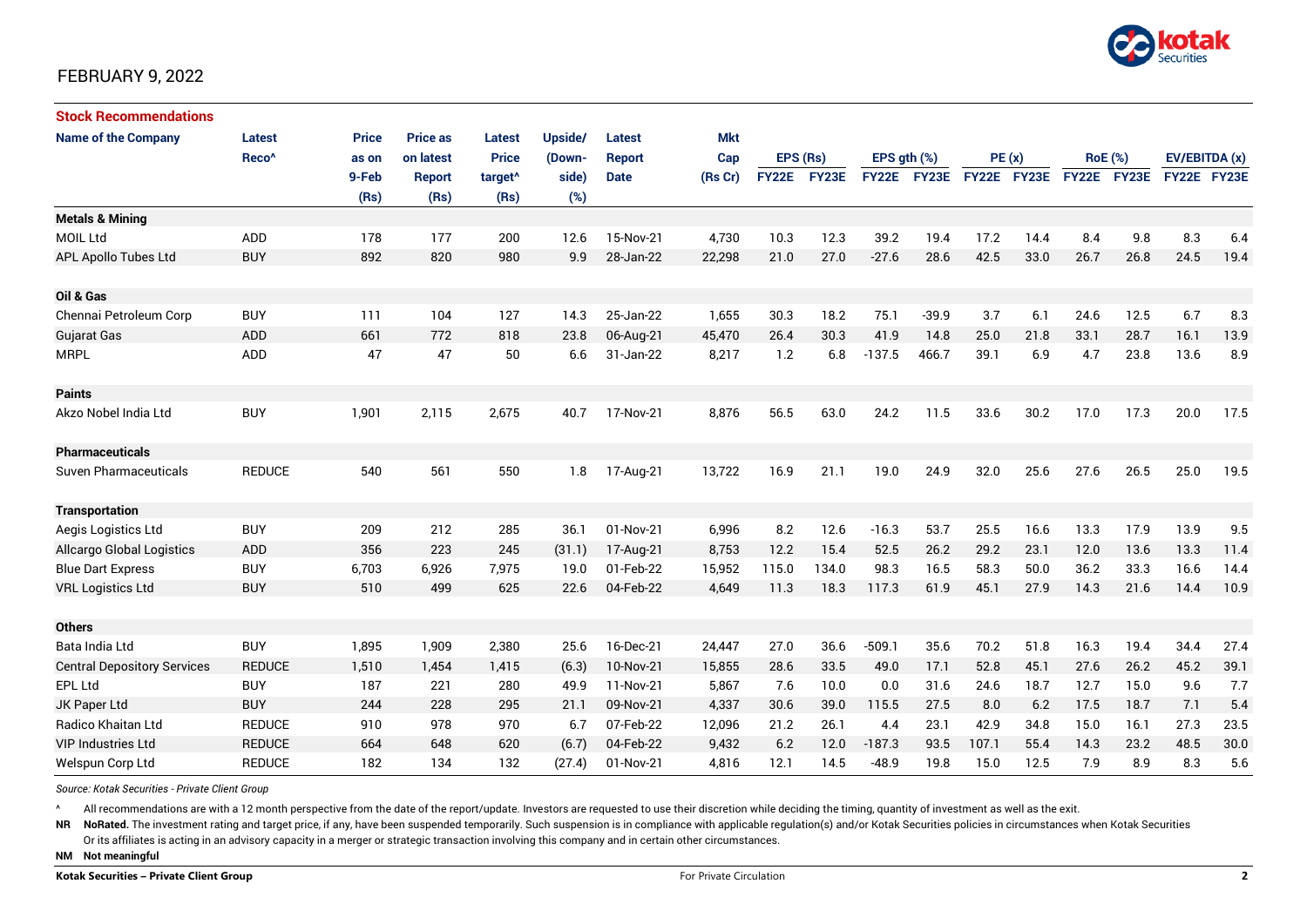

# **RATING SCALE (PRIVATE CLIENT GROUP)**

#### **Definitions of ratings**

| <b>BUY</b>       | $-$ | We expect the stock to deliver more than 15% returns over the next 12 months                                                                                                                                                                                                                                                                                                                                                     |
|------------------|-----|----------------------------------------------------------------------------------------------------------------------------------------------------------------------------------------------------------------------------------------------------------------------------------------------------------------------------------------------------------------------------------------------------------------------------------|
| <b>ADD</b>       |     | - We expect the stock to deliver $5\%$ - 15% returns over the next 12 months                                                                                                                                                                                                                                                                                                                                                     |
| <b>REDUCE</b>    |     | - We expect the stock to deliver -5% - +5% returns over the next 12 months                                                                                                                                                                                                                                                                                                                                                       |
| <b>SELL</b>      |     | - We expect the stock to deliver $\lt$ -5% returns over the next 12 months                                                                                                                                                                                                                                                                                                                                                       |
| <b>NR</b>        |     | - Not Rated. Kotak Securities is not assigning any rating or price target to the stock.                                                                                                                                                                                                                                                                                                                                          |
|                  |     | The report has been prepared for information purposes only.                                                                                                                                                                                                                                                                                                                                                                      |
| <b>SUBSCRIBE</b> | $-$ | We advise investor to subscribe to the IPO.                                                                                                                                                                                                                                                                                                                                                                                      |
| <b>RS</b>        | $-$ | Rating Suspended. Kotak Securities has suspended the investment rating and price target for this stock, either because there is not a sufficient fundamental basis for determining, or there<br>are legal, regulatory or policy constraints around publishing, an investment rating or target. The previous investment rating and price target, if any, are no longer in effect for this stock and<br>should not be relied upon. |
| <b>NA</b>        |     | - Not Available or Not Applicable. The information is not available for display or is not applicable                                                                                                                                                                                                                                                                                                                             |
| <b>NM</b>        |     | - Not Meaningful. The information is not meaningful and is therefore excluded.                                                                                                                                                                                                                                                                                                                                                   |
| <b>NOTE</b>      | $-$ | Our target prices are with a 12-month perspective. Returns stated in the rating scale are our internal benchmark.                                                                                                                                                                                                                                                                                                                |

# **FUNDAMENTAL RESEARCH TEAM (PRIVATE CLIENT GROUP)**

| <b>Shrikant Chouhan</b>                                                                                | Arun Agarwal                                                                                                    | <b>Amit Agarwal, CFA</b>     | <b>Hemali Dhame</b>      |
|--------------------------------------------------------------------------------------------------------|-----------------------------------------------------------------------------------------------------------------|------------------------------|--------------------------|
| <b>Head of Research</b>                                                                                | Auto & Auto Ancillary                                                                                           | Transportation, Paints, FMCG | Banking & Finance        |
| shrikant.chouhan@kotak.com                                                                             | arun agarwal@kotak.com                                                                                          | agarwal.amit@kotak.com       | Hemali.Dhame@kotak.com   |
| +91 22 6218 5408                                                                                       | +91 22 6218 6443                                                                                                | +91 22 6218 6439             | +91 22 6218 6433         |
| <b>Jatin Damania</b>                                                                                   | Purvi Shah                                                                                                      | <b>Rini Mehta</b>            | K. Kathirvelu            |
| Metals & Mining, Midcap                                                                                | Pharmaceuticals                                                                                                 | Research Associate           | <b>Support Executive</b> |
| jatin.damania@kotak.com                                                                                | purvi.shah@kotak.com                                                                                            | rini.mehta@kotak.com         | k.kathirvelu@kotak.com   |
| +91 22 6218 6440                                                                                       | +91 22 6218 6432                                                                                                | +91 80801 97299              | +91 22 6218 6427         |
| <b>Sumit Pokharna</b><br>Oil and Gas, Information Tech<br>sumit.pokharna@kotak.com<br>+91 22 6218 6438 | Pankaj Kumar<br><b>Construction, Capital Goods &amp; Midcaps</b><br>pankajr.kumar@kotak.com<br>+91 22 6218 6434 |                              |                          |

#### **TECHNICAL RESEARCH TEAM (PRIVATE CLIENT GROUP)**

| <b>Shrikant Chouhan</b>    | <b>Amol Athawale</b>    |  |
|----------------------------|-------------------------|--|
| shrikant.chouhan@kotak.com | amol.athawale@kotak.com |  |
| +91 22 6218 5408           | +91 20 6620 3350        |  |
|                            |                         |  |

**Sayed Haider** Research Associate [sayed.haider@kotak.com](mailto:sayed.haider@kotak.com) +91 22 62185498

#### **DERIVATIVES RESEARCH TEAM (PRIVATE CLIENT GROUP)**

+91 22 6218 5497 +91 33 6615 6273

**Sahaj Agrawal Prashanth Lalu Prasenjit Biswas, CMT, CFTe** [sahaj.agrawal@kotak.com](mailto:sahaj.agrawal@kotak.com) [prashanth.lalu@kotak.com](mailto:prashanth.lalu@kotak.com) [prasenjit.biswas@kotak.com](mailto:prasenjit.biswas@kotak.com)